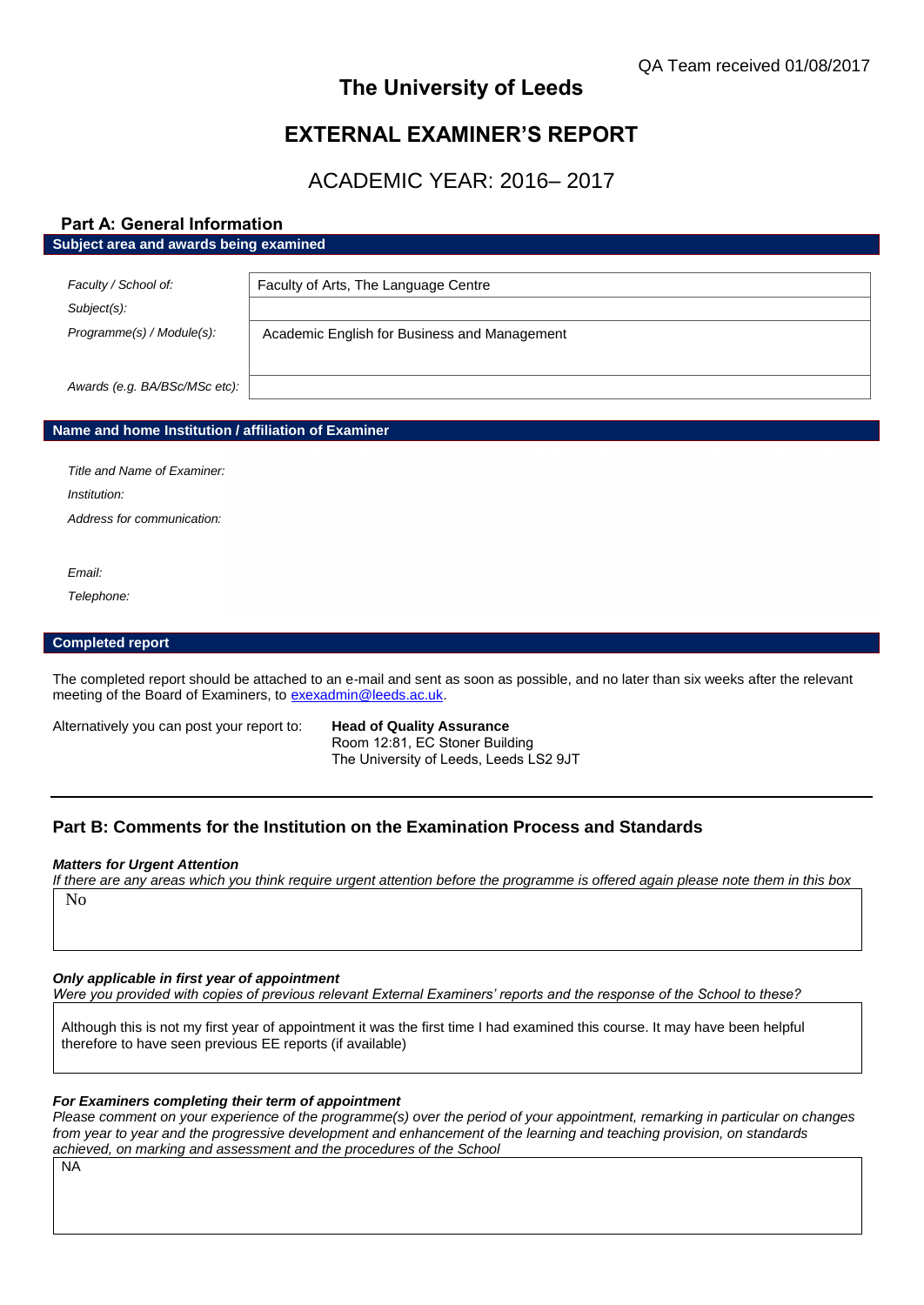### **Standards**

- **1. Please indicate the extent to which the programme Aims and Intended Learning Outcomes (ILOs) were commensurate with the level of the award**
	- *The appropriateness of the Intended Learning Outcomes for the programme(s)/modules and of the structure and content of the programme(s);*

*The* extent to which standards are appropriate for the award or award element under consideration.

The programme is closely aligned with the content and assessment methods of the destination degree courses in the fields of Business and Management. The ILOs really reflect the specific academic and language skills students will need in their various Masters programmes. The aims of AEBM also show a good balance between the need to help students develop their English language and academic skills and the importance of introducing them to academic culture and typical learning environments in Leeds University. The ILOs cover a wide range of skills and are very clearly communicated to students through the Student Handbook.

### **2. Did the Aims and ILOs meet the expectations of the national subject benchmark (where relevant)?**

 *The comparability of the programme(s) with similar programme(s) at other institutions and against national benchmarks and the Framework for Higher Education Qualifications.*

Yes. The course compares very favourably with other such courses across the sector, which are designed to improve international students' academic English and allow them to progress to university degree courses with the requisite skills and confidence.

### **3. Please comment on the assessment methods and the appropriateness of these to the ILOs**

- *The design and structure of the assessment methods, and the arrangements for the marking of modules and the classification of awards;*
- *The quality of teaching, learning and assessment methods that may be indicated by student performance.*

The programme uses a variety of assessment methods which link closely to the learning outcomes. There is a good mix of formative and summative assessment and of assessment types (e.g. essay, presentation, seminar and timed writing). There is a bias in the weighting towards written assessment but this reflects the need for PG Business and Management students to be good academic writers.

Assessments appear carefully constructed to allow students to receive key input, reflect on this, carry out independent reading with the help of reading lists and receive formative feedback on drafts. All of this ensures that students learn from the assessment process itself. All assessments have clearly specified grading criteria which are available to the students via the VLE and carefully communicated to staff at induction and through standardisation meetings. The marking of the assessments I looked at was of a good standard and a fair reflection of students' ability to function effectively in a university environment. The scoring system was transparent and this together with feedback comments from the marker showed students which areas they might need to concentrate on in future assignments.

Feedback provided to students on their written work was generally high in quality. The tone of the feedback and the explicit guidance given made the feedback genuinely helpful. However, there was some variation in quantity and the level of detail.

I was very impressed by the quality of some of the assessment briefs. In particular, the brief for the Academic Writing Project was very clear and helpful. In contrast, the brief for the Presentation assessment was much less detailed. o

One area for slight concern is the 'double jeopardy' of being assessed on the same topic in the presentation and the essay particularly students have not received feedback on the essay at the time they give the presentation.

In general, student performance points to the high quality of the teaching and learning on the course.

## **4. Were students given adequate opportunity to demonstrate their achievement of the Aims and ILOs?**

- *The academic standards demonstrated by the students and, where possible, their performance in relation to students on comparable courses;* 
	- *The strengths and weaknesses of the students as a cohort.*

Overall, it is clear that the students were able to demonstrate their progress in the key skills they will need on their various postgraduate courses. Assessment results indicated the overall strength of their cohorts although it was noticeable that performance in the academic writing exam was weaker than in the other assessment elements. One of the teaching team commented that this may have been due to the difficulty of the question and the short time available. However, I do strongly support the inclusion of at least one exam in presessional assessment.

## **5. For Examiners responsible for programmes that include clinical practice components, please comment on the learning and assessment of practice components of the curriculum**

NA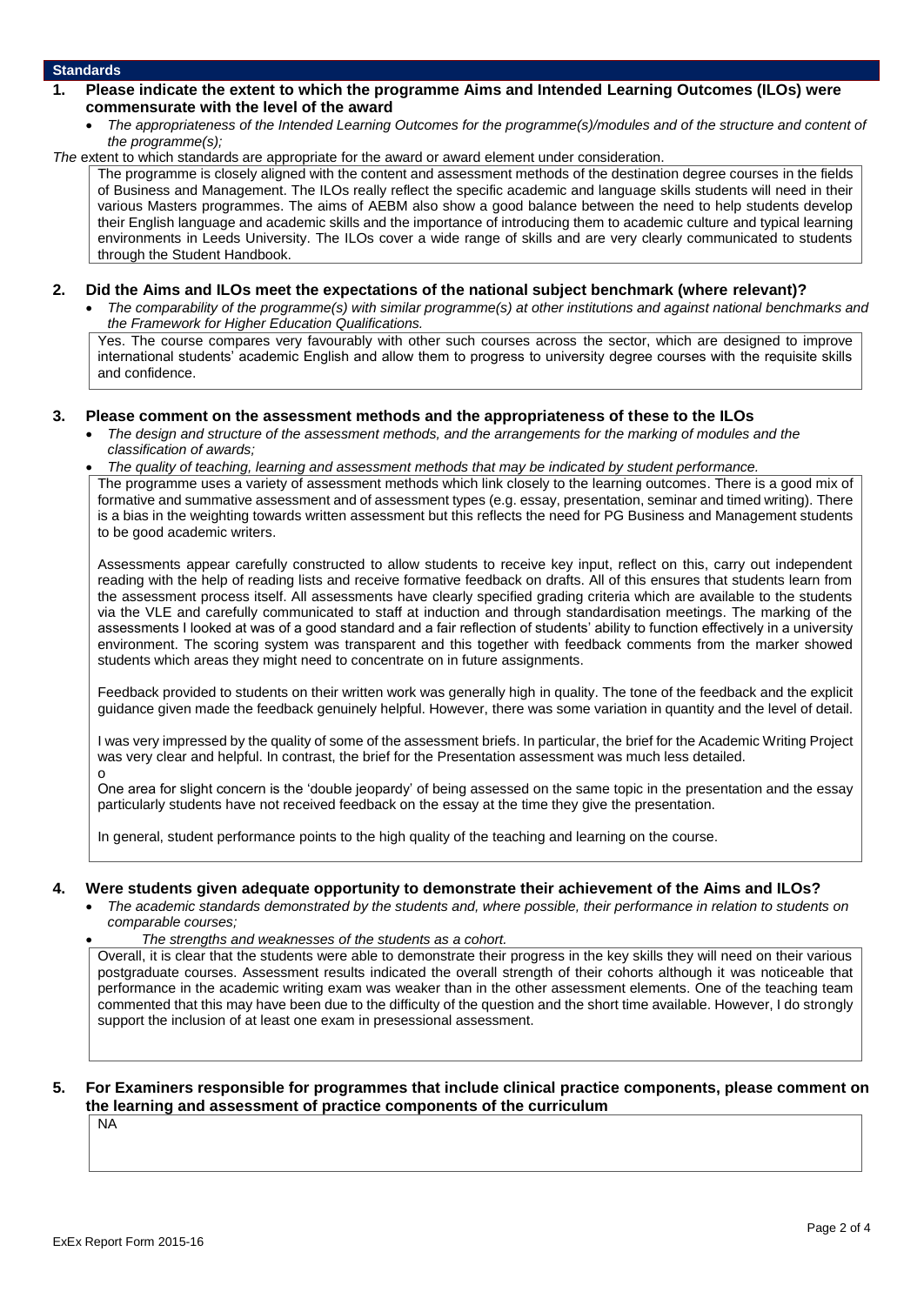**6. Please comment on the nature and effectiveness of enhancements to the programme(s) and modules since the previous year**

*It would be particularly helpful if you could also identify areas of good practice which are worthy of wider dissemination.* 

NA

**NA**

### **7. Please comment on the influence of research on the curriculum and learning and teaching**

*This may include examples of curriculum design informed by current research in the subject; practice informed by research; students undertaking research.* 

The course has been developed with a clear recognition of the need to align the content and assessment of a presessional course with the needs of a particular discipline. This is also very much in line with current thinking about how EAP instruction and support can be most effective.

## **8. Where the programme forms part of an Integrated PhD, please comment on the appropriateness of the programme as training for a PhD**

#### **For Examiners involved in mentoring arrangements**

**9. If you have acted as a mentor to a new External Examiner or have received mentor support please comment here on the arrangements**

I was invited to act as a mentor but have not yet been asked for advice or support.

#### **The Examination/Assessment Process**

**10. The University and its Schools provide guidance for External Examiners as to their roles, powers and responsibilities. Please indicate whether this material was sufficient for you to act effectively as an External Examiner.**

*Whether External Examiners have sufficient access to the material needed to make the required judgements and whether they are encouraged to request additional information.*

Yes

**11. Did you receive appropriate documentation relating to the programmes and/or parts of programmes for which you have responsibility, e.g. programme specifications or module handbooks, marking criteria?** *The coherence of the policies and procedures relating to External Examiners and whether they match the explicit roles they are asked to perform.* 

Yes but it would be helpful to have these earlier to allow more time to consider and digest them. My meeting with the Programme Director was extremely useful.

**12. Were you provided with all draft examination papers/assessments? Was the nature and level of the questions appropriate? If not, were suitable arrangements made to consider your comments?**

No I was not provided with drafts of any exams or other assessments so was unable to comment on their appropriateness before they were administered.

# **13. Was sufficient assessed / examined work made available to enable you to have confidence in your evaluation of the standard of student work? Were the scripts clearly marked/annotated?**

Yes but again more time would have allowed more detailed consideration.